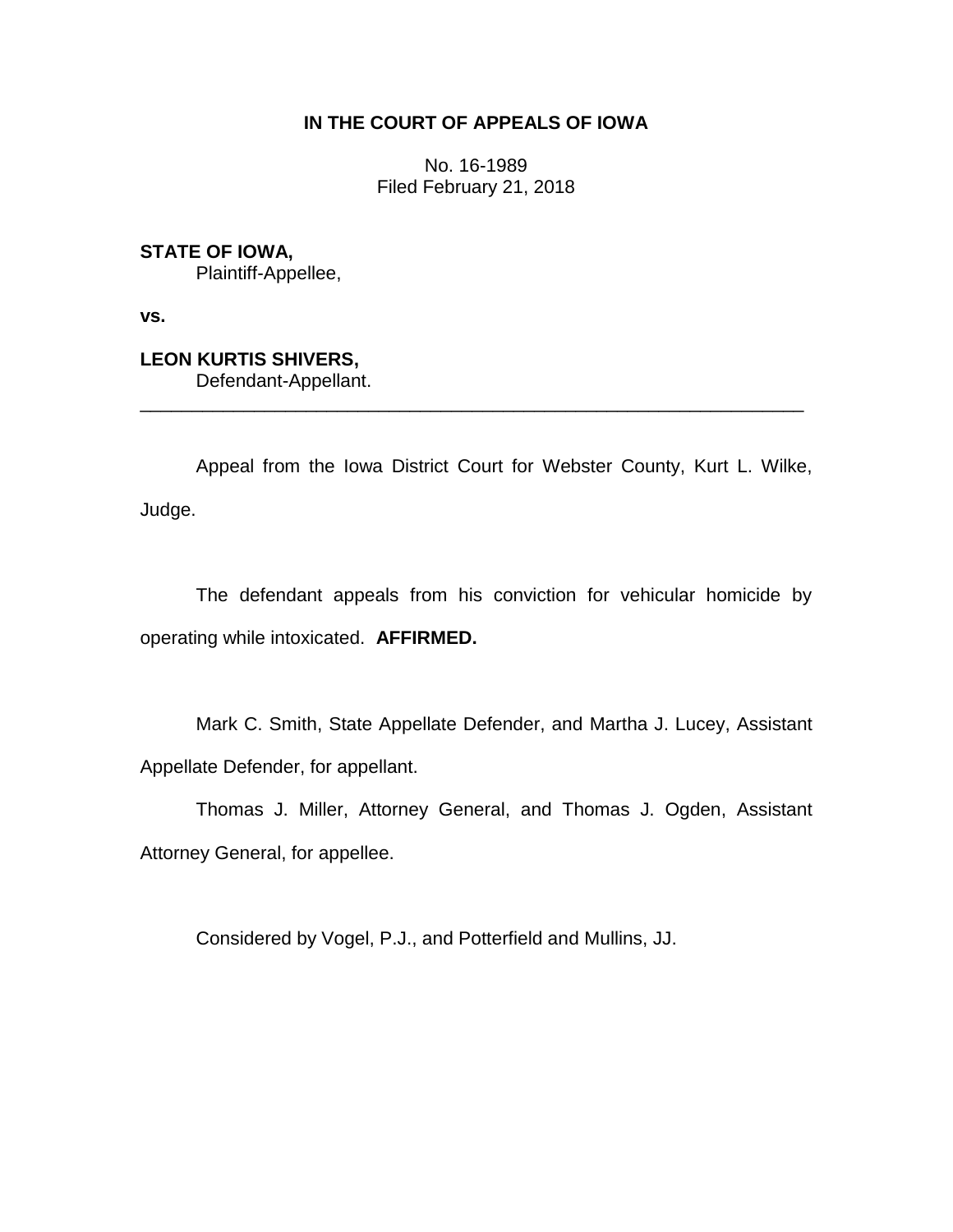#### **POTTERFIELD, Judge.**

Leon Shivers appeals from his conviction for vehicular homicide by operating while intoxicated. He maintains the trial court erred when it denied his request to instruct the jury on spoliation. He also claims trial counsel provided ineffective assistance. Specifically, he maintains trial counsel (1) should have objected to certain jury instructions and proposed different, updated instructions based on the Restatement (Third) of Torts; (2) failed to object to inadmissible hearsay; and (3) failed to object to an expert's testimony about the ultimate fact at issue for the jury to determine—whether the car accident was the cause of the decedent's death. He argues he was prejudiced by each of counsel's alleged errors individually and cumulatively.

## **I. Background Facts and Proceedings.**

The undisputed facts establish that John McCartney was driving to the grocery store on the evening of April 4, 2016, when his vehicle was struck in the intersection of a four-way stop by a Dodge Journey. At the time of impact, the Dodge Journey was traveling at a speed of fifty-two miles per hour. In the seconds leading up to impact, the Dodge Journey was traveling in excess of seventy-two miles per hour; the speed limit on the portion of road was twenty-five miles per hour. The Dodge Journey was owned by Shivers's girlfriend and her mother.

McCartney suffered subdural brain bleeds on both the right and left side of his brain, and he was airlifted to a Des Moines hospital for brain surgery. In the days following surgery, McCartney regained consciousness one time to the extent that he was able to squeeze the hands of family members when prompted. McCartney was otherwise unconscious and, at some point, he stopped responding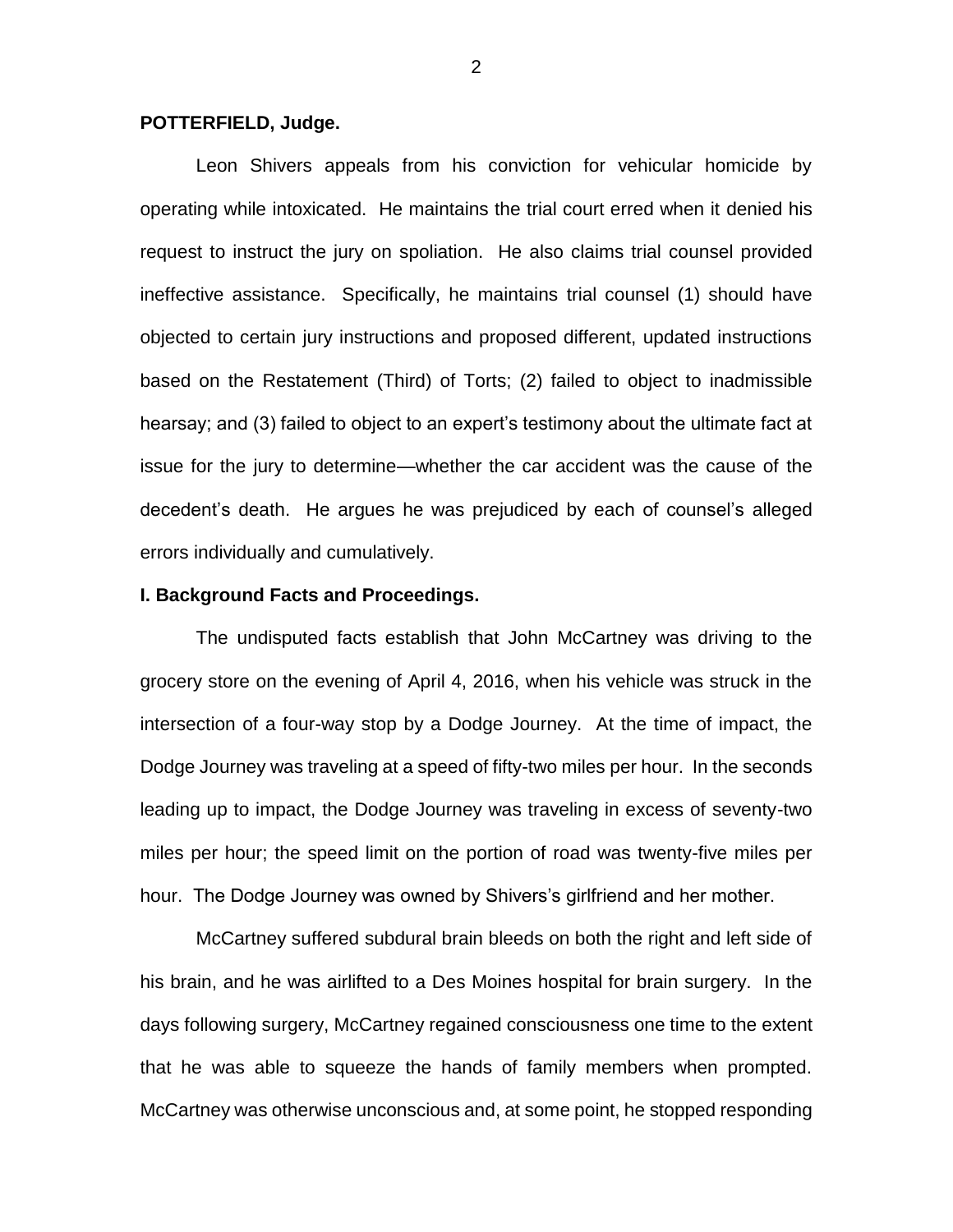to pain. The family decided to place McCartney in hospice care, and he died on April 22.

Shivers was apprehended at the scene after two witnesses stated they saw him exit the driver's side of the Dodge Journey. He denied being the driver. His blood alcohol content—taken approximately four hours after the crash—tested at .169. In May, the State charged Shivers with vehicular homicide by operating while intoxicated.

At the November 2016 trial, Shivers disputed he was the driver of the Dodge Journey and that the crash was the ultimate cause of McCartney's death, as his death occurred approximately eighteen days after the incident and only after the family chose to forgo life-sustaining medical treatment.

The jury convicted Shivers as charged, and he was sentenced to an indeterminate prison term not to exceed twenty-five years.

Shivers appeals.

## **II. Discussion.**

#### **A. Spoliation Instruction.**

*Standard of Review.* The Iowa Supreme Court has now clarified that an alleged instructional error for failure to give a spoliation instruction is reviewed for correction of error at law. While the court previously applied an abuse of discretion standard for denial of a spoliation instruction in the context of a discovery sanction, *see State v. Langlet*, 283 N.W.2d 330, 335 (Iowa 1979), and for review of the form of the instruction, *see State v. Piper*, 663 N.W.2d 894, 915 (Iowa 2003), *overruled on other grounds by State v. Hanes*, 790 N.W.2d 545, 550 (Iowa 2010), the abuseof-discretion standard of review "does not extend to *all* refusals to give a requested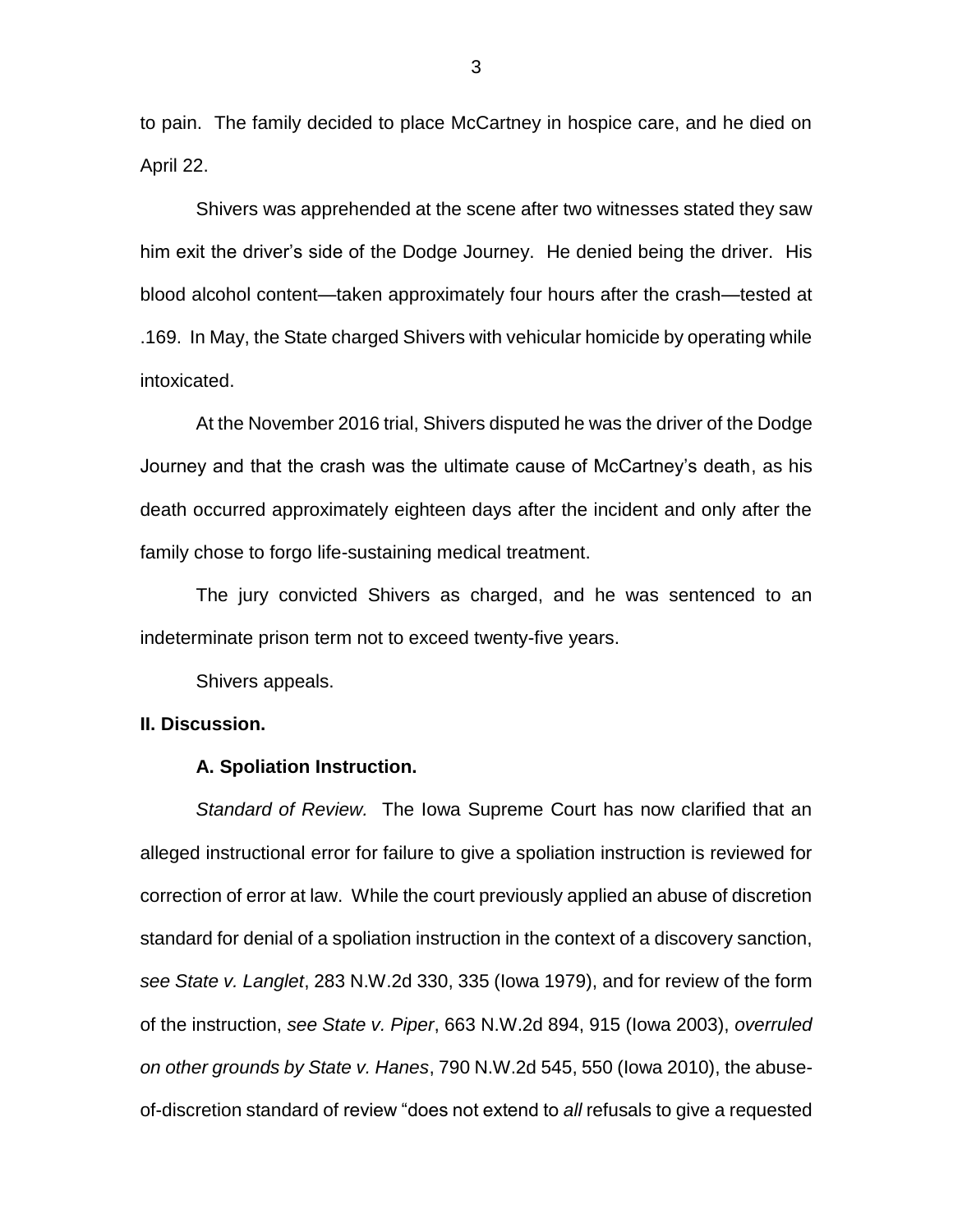jury instruction*.*" *Alcala v. Marriott Intern., Inc.*, 880 N.W.2d 699, 707 (Iowa 2016)*.*  Unless there is a discretionary component, the court now applies the typical review of alleged instructional error for correction of error at law. *Id.* ("Thus, we clarify today that absent the discretionary component present in [*State v*.] *Langlet*, [283 N.W.2d 330 (Iowa 1979),] we review refusals to give a requested jury instruction for correction of errors at law").

*Merits.* A spoliation instruction is "a direction to the jury that it could infer from the State's failure to preserve [evidence] that the evidence would have been adverse to the State." *State v. Vincik*, 398 N.W.2d 788, 795 (Iowa 1987). The jury should be instructed on spoliation when substantial evidence supports the following: "(1) the evidence was 'in existence'; (2) the evidence was 'in the possession of or under control of the party' charged with its destruction; (3) the evidence 'would have been admissible at trial'; and (4) 'the party responsible for its destruction did so intentionally.'" *State v. Hartsfield*, 681 N.W.2d 626, 630 (Iowa 2004) (quoting *Langlet*, 283 N.W.2d at 335).

[T]he defendant need only generate a jury question on four specific factors in order to meet the requirements for a spoliation inference*.* If substantial evidence has been introduced on each element, then, as we said in *State v. Ueding*, 400 N.W.2d 550, 552 (Iowa 1987) a spoliation instruction "should be given". Our conclusion that spoliation instructions should be given when supported by the record is particularly appropriate given the potential for constitutional due process implications arising from the State's intentional destruction of evidence.

## *Id.*

There is substantial evidence that the Dodge Journey existed and that the State was in control of the vehicle for a short time after the accident. The Iowa State Trooper who performed the technical investigation of the crash testified he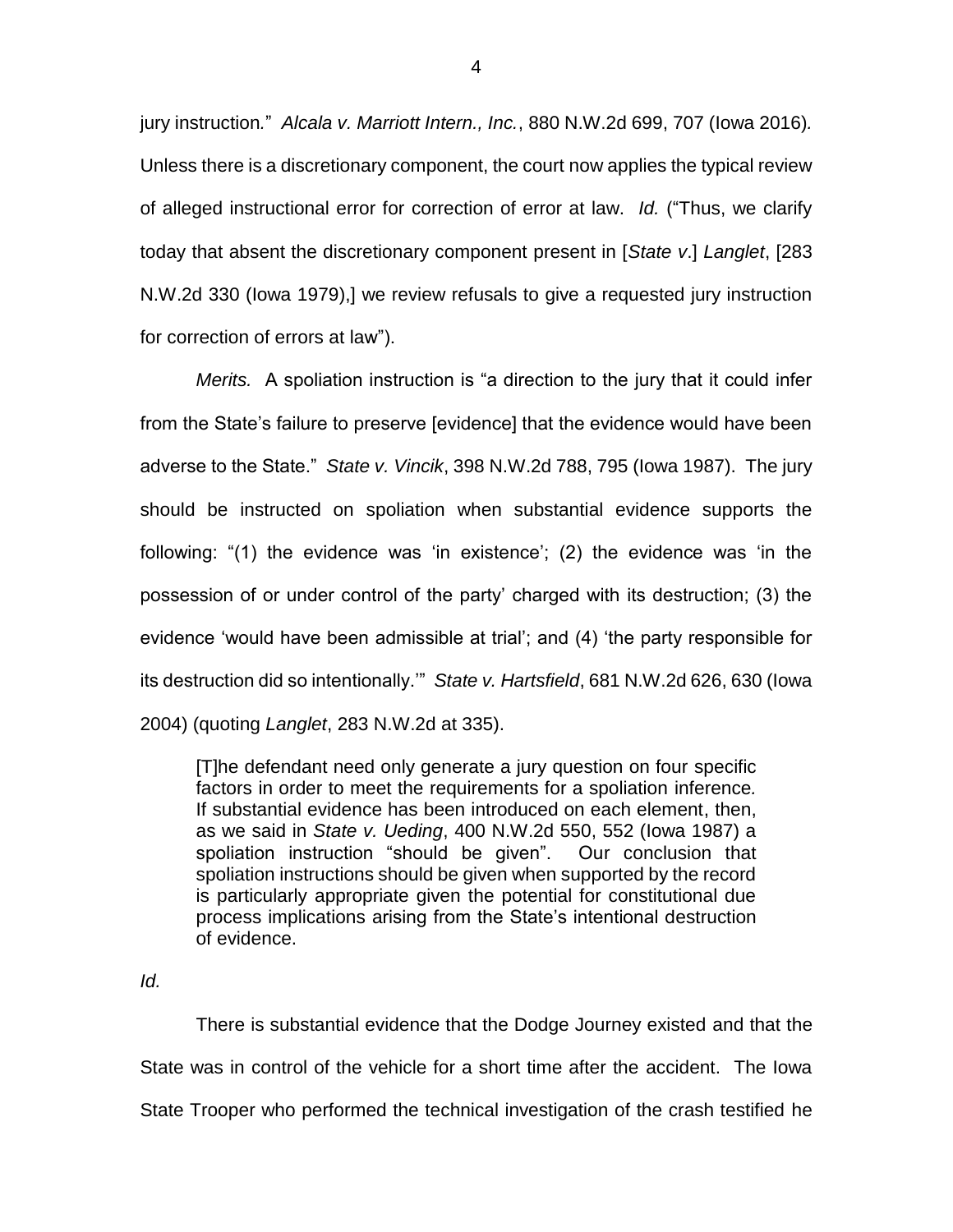examined the vehicle on April 5, the day following the accident. He took photographs and opened the driver's door. Afterward, he released the vehicle to its owners, who "usually let their insurance companies take care of it from there." The mother of Shivers's girlfriend testified the vehicle was "released to the insurance company" from the place to which it had been towed following the accident. There was no further testimony about what happened to the vehicle after April 5, when the insurance company took control.

Shivers maintains his "defense centers on the functionality of the driver's door," comparing his contention he was a passenger in the vehicle with that of two of the State's witnesses who testified they saw Shivers exit the front, driver's side door after the crash. Evidence about the functionality of the car door would have been admissible at trial with proper foundation.

The fighting issue is whether the State's action of releasing the car to a third party before Shivers was charged is substantial evidence of intentional destruction of the evidence. The district court made the threshold ruling that the facts were insufficient to generate a jury question on the fourth factor, the State's intentional destruction of evidence. Because the car was released to the insurance company so quickly, Shivers did not request access to the car or give the State notice his defense included analysis of the car door before the car was released. *S*ee *Langlet*, 283 N.W.2d at 332–33 (affirming the trial court's decision not to instruct the jury on spoliation where the recording of the defendant's phone call was erased pursuant to a policy of erasing all tapes after thirty days, even though the defendant had requested the tape two days prior because "[o]nly intentional destruction supports the rationale of the rule that destruction amounts to an admission by

5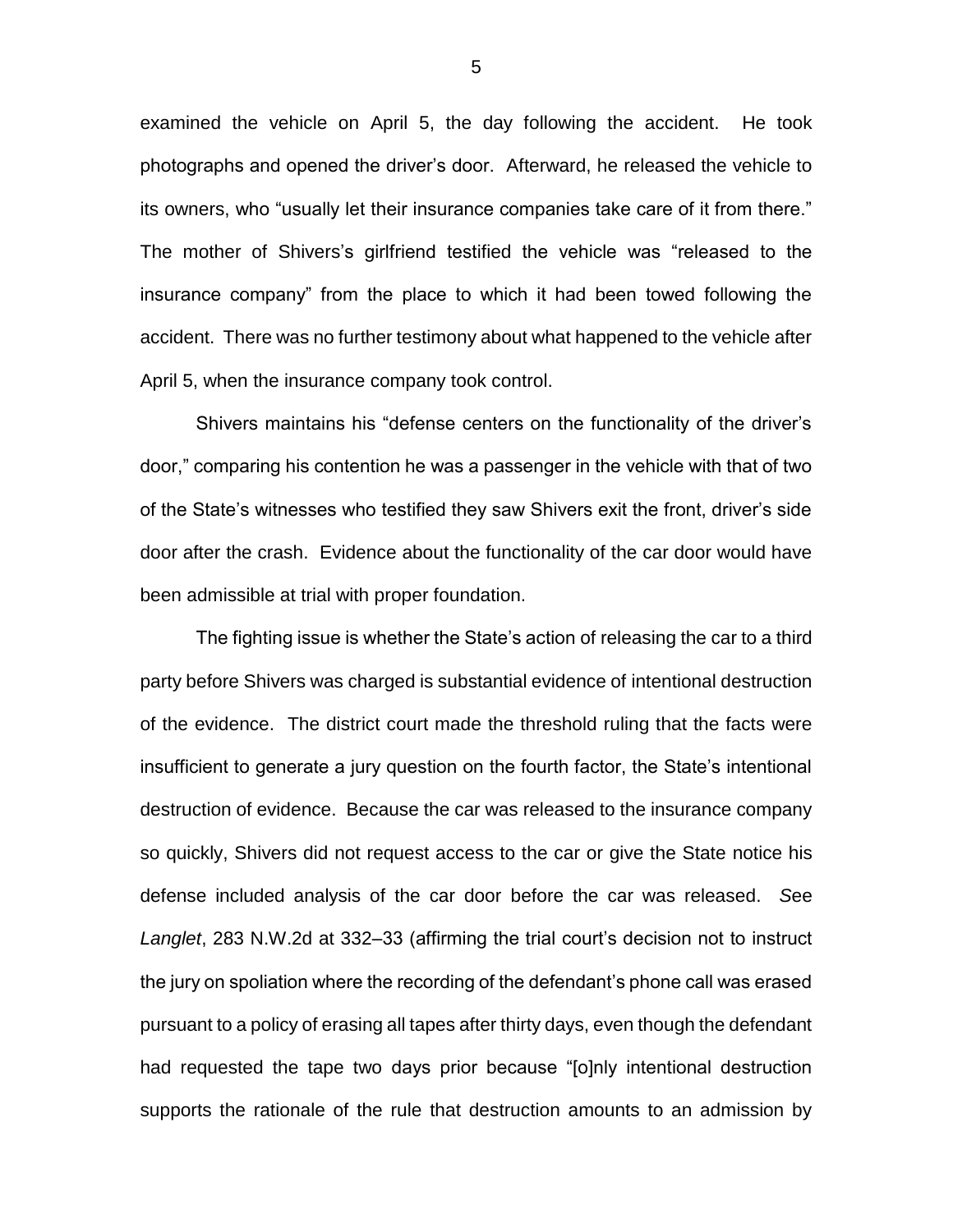conduct of the weakness of one's case." (citation omitted)); *see also Vincik*, 398 N.W.2d at 795 (relying on officer's testimony the latent fingerprints on handgun were "basically smudged" and not "usable" as the reason for discarding the partial print and affirming district court's decision not to give defendant the requested spoliation instruction); *compare Hartsfield*, 681 N.W.2d at 632 (holding spoliation instruction should have been given where the defendant requested a video from an officer, the officer informed his supervisor a request for the tape had been made, and the defendant's attorney had been told no tape existed before the tape was erased).

There is no evidence the State knew Shivers wanted to examine the Dodge Journey, nor any evidence its release was conducted to prevent further examination or analysis of the car. There is not substantial evidence to conclude the State intentionally destroyed the Dodge Journey.

Moreover, even if the State should have maintained control of the Dodge Journey until Shivers was able to examine it, the record affirmatively establishes that Shivers was not prejudiced by his inability to examine the vehicle. *See State v. Hanes*, 790 N.W.2d 545, 550–51 (Iowa 2010) ("[T]he proper harmless-error analysis for errors in jury instructions that are not of constitutional dimension . . . begins with the question, 'Does it sufficiently appear that the rights of the complaining party have been injuriously affected by the error or that he has suffered a miscarriage of justice?'" (citation omitted)). Shivers, when asking the court for the spoliation instruction, stated that he "questioned" the testimony of the trooper who performed the crash investigation and testified the front, driver's side door opened. Shivers pointed out that while there were several photos of the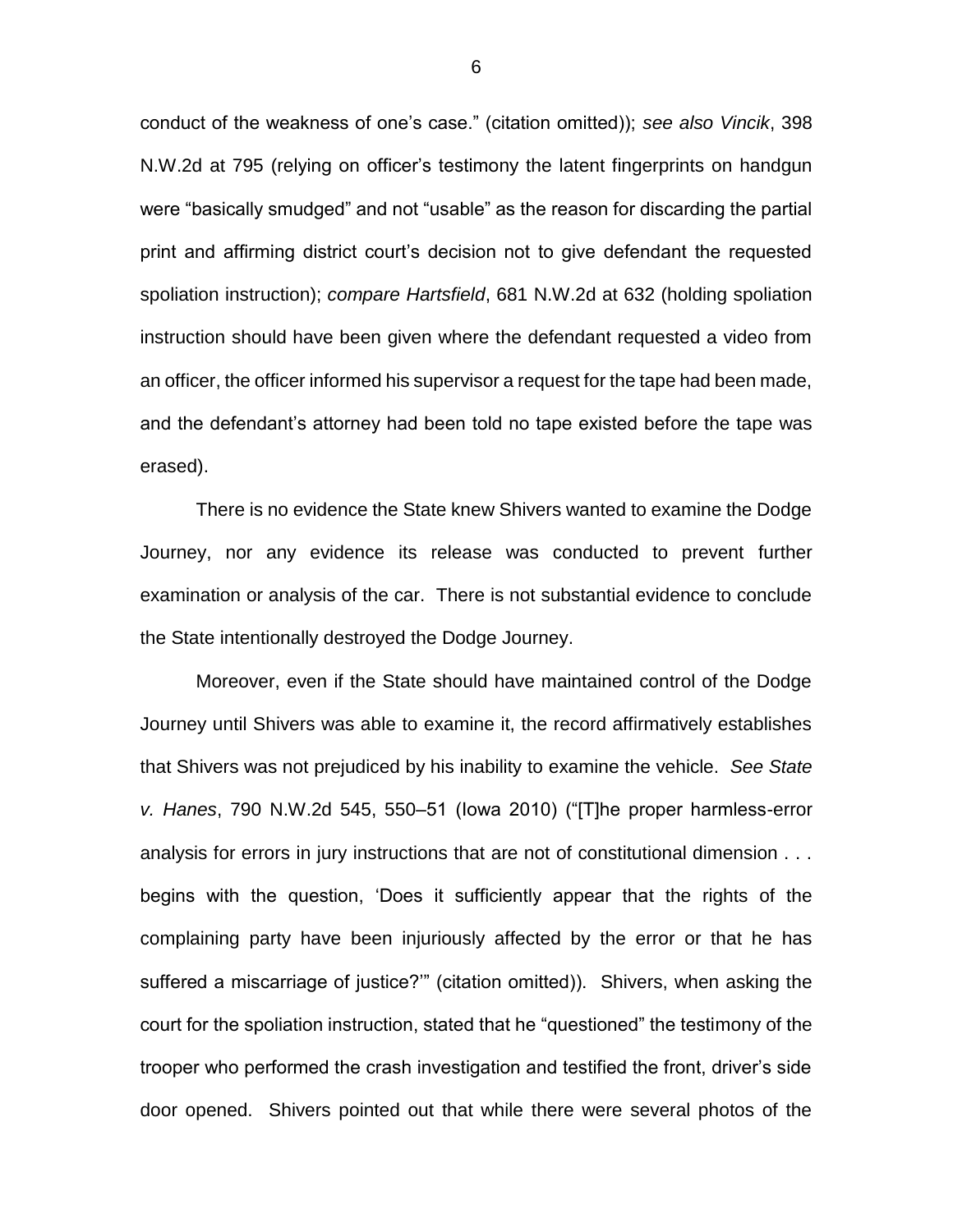vehicle, none showed the driver door open. But two lay witnesses testified they saw Shivers exit the front, driver's door after the crash.

For the foregoing reasons, we cannot say the district court's denial of Shivers's request for an instruction of spoliation was error.

#### **B. Ineffective Assistance.**

 $\overline{a}$ 

Shivers maintains trial counsel provided ineffective assistance. He claims counsel (1) should have objected to certain jury instructions and proposed different, updated instructions based on the Restatement (Third) of Torts; (2) failed to object to inadmissible hearsay; and (3) failed to object to an expert's testimony about the ultimate fact at issue for the jury to determine—whether the car accident was the cause of McCartney's death.<sup>1</sup>

The State responds, in part, claiming Shivers is not entitled to relief because of the conclusory nature of his statements regarding how he was prejudiced by these alleged failures. But we cannot penalize Shivers for an incomplete claim of ineffective assistance on direct appeal. *See State v. Johnson*, 784 N.W.2d 192, 198 (Iowa 2010) ("[D]efendants are no longer required to raise ineffectiveassistance claims on direct appeal, and when they choose to do so, they are not required to make any particular record in order to preserve the claim for postconviction relief"). Because of this, and because we believe the record before

 $1$  To prove his claims of ineffective assistance of counsel, Shivers must prove by a preponderance of the evidence that (1) counsel failed to perform an essential duty and (2) he suffered prejudice as a result. *See State v. Morgan*, 877 N.W.2d 133, 136 (Iowa Ct. App. 2016). The claim fails if either prong is not proved. *See id.* When analyzing the prejudicial effect of multiple allegations of ineffective assistance of counsel, we "look to the *cumulative* effect of counsel's errors to determine whether the defendant satisfied the prejudice prong of the *Strickland* test." *State v. Clay*, 824 N.W.2d 488, 500 (Iowa 2012) (emphasis added) (referencing *Strickland v. Washington*, 466 U.S. 668, 687 (1984)).